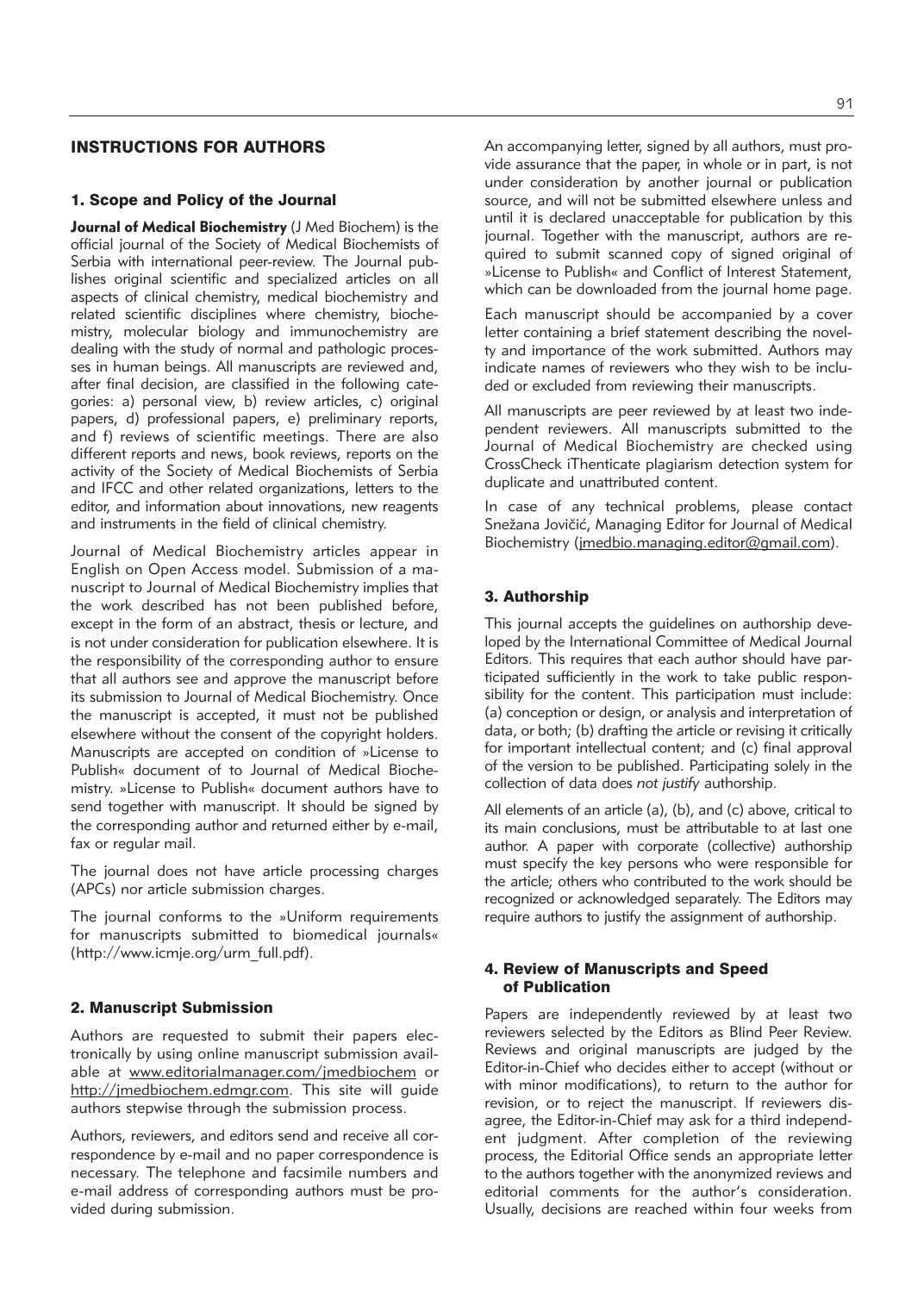the submission date. When papers are accepted subject to revision, the revised manuscript must be returned within approx. one month. Revised articles are re-evaluated by the Editor-in-Chief who decides to accept or to submit to a second review. It is the aim of the Journal to publish papers within six months after their receipt by the Editor-in-Chief.

The author will receive first proofs for correction. Manuscripts are not returned.

## 5. Preparation of Manuscripts

The complete manuscript, including enclosures should be prepared according to instructions given in this section.

Manuscripts must be written in clear and concise English language. The manuscript should be written in the third person avoiding the passive voice. Please have your text proofread by an native English speaker before you submit it for consideration. Either British or American spelling is acceptable. At the proofreading stage, changes other than correction of printer's errors will be charged to the authors.

Type the manuscript (including table legends, figure legends and references) double-spaced using 12 font size on one page of A4 or 81/2×11'' paper. Number the pages consecutively (with the title page being page 1) and leave 2.5 cm margins on all sides. Avoid footnotes in the text, use parentheses instead. Papers and reviews should usually occupy no more than eight printed pages; short communications, case reports and letters to the editor should not exceed four printed pages. Each full page of printed text corresponds to approximately 1400 words. Allow space for tables and illustrations within the page limit.

Manuscripts should be prepared in accordance with the guidelines below and should be sent online at http: //jmedbiochem.edmgr.com. The electronic copy of the manuscript should be saved as a Word for Windows (.doc) or Rich Text Format (.rtf) file. Manuscripts must be submitted using double line-spaced, unjustified text throughout, with headings and subheadings in bold case (not underlined). Press ENTER only at the end of a paragraph, list entry or heading.

Full length papers and technical reports should have Title Page, Summary, Keywords, List of Abbreviations, Introduction, Materials and Methods, Results, Discussion, Acknowledgements, if available, References, Tables and Figure legends.

Short communications and case reports should be subdivided into Summary, Keywords, List of Abbreviations, and a single section of main text without headings. Experimental procedures should be described in legends to figures or footnotes to tables. Acknowledgements and References should be presented as in full length papers.

Letters to the editor are arranged like short communications but without a Summary.

# Title page

The title page should include:

- 1. Short and informative title.
- 2. Names of all authors (with one name and forename of each author in full), followed by their affiliations: department, institution, city without postcode, country. If there is more than one institution involved, authors' names should be linked to the appropriate institutions by inserting consecutive numbers in superscript after relevant names. If required, lower case letters, in superscript after the name, should be used to indicate the present address.
- 3. Full name, mailing address, fax phone number and email address of the corresponding author to whom communications should be sent is typed at the bottom.
- 4. Running title containing 50 characters or less in length.

### Summary, Keywords and a list of non-standard abbreviations

The second page of the manuscript should contain Summary, Keywords and a list of non-standard abbreviations used in text, figures, tables, and figure and table legends.

A summary should be short and clear, typed on a separate sheet, and should contain no more than 250 words. It must be comprehensible to readers before they have read the paper. Reference citations must not appear in the abstract, abbreviations should be avoided.

The summary of the original articles, should be structured, including following: Background, Methods, Results and Conclusions. The abstract of the other article types should not be structured.

A short summary in the Serbian language should be typed on the separate sheet, beginning with a Serbian title. Below the end of English and Serbian summaries provide up to six key words in alphabetical order separated by semicolon using the entries from Index Medicus for indexing purposes.

## Introduction

Introduction should be clear, pointing to the essence of the problem and the purpose of the study. References related to the problem discussed in the manuscript should be cited. Do not include data or conclusions from the work being reported.

## Materials and methods

The experimental part should include a description of materials and methods used. If methods are widely known, they should not be described, but only references indicated. If the article deals with a new method or modified method, full description should follow. Methods used in statistical analyses should be indicated. Identify accurately all materials, substances, drugs and chemicals used.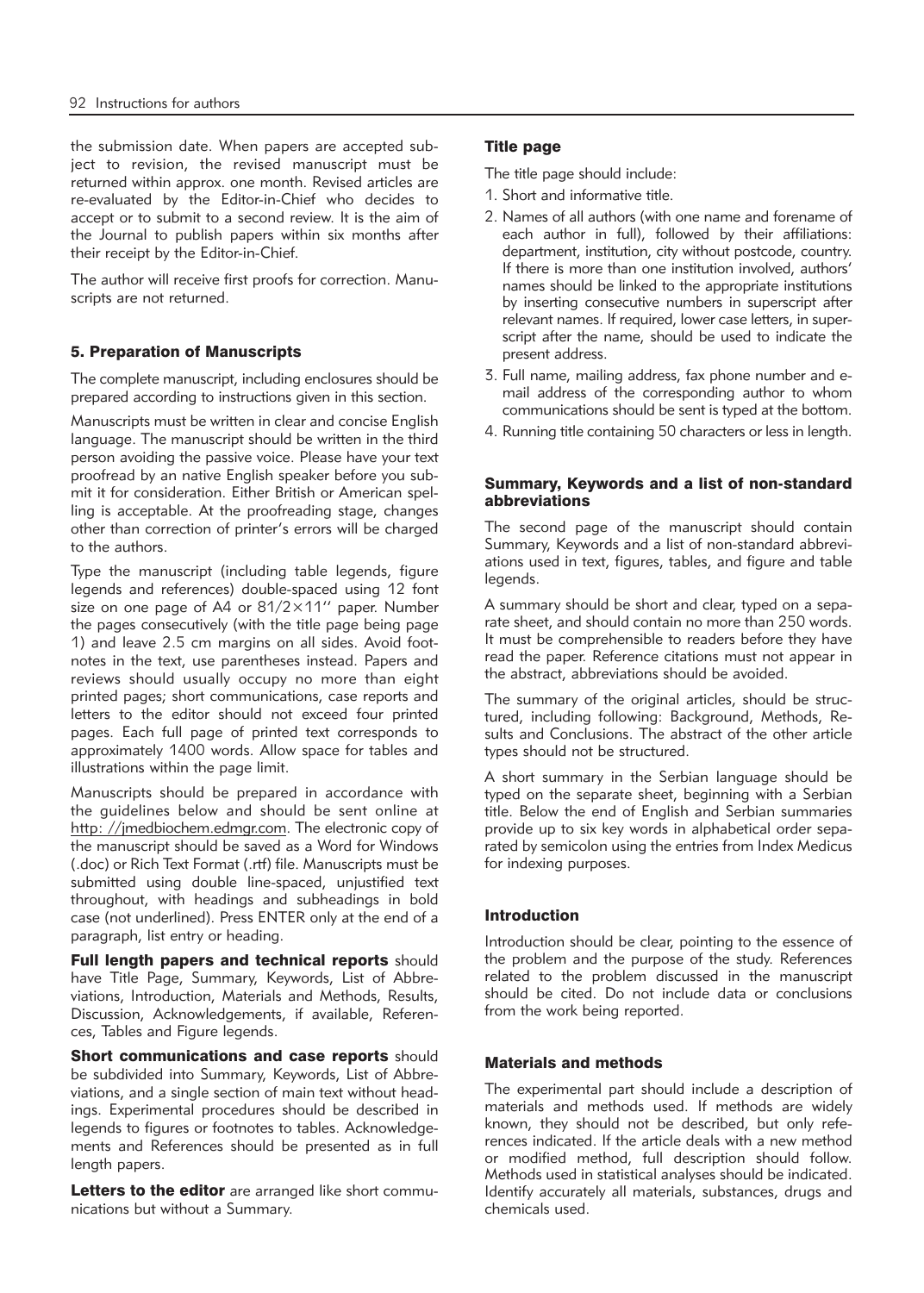**Ethics.** When reporting experiments on human subjects, manuscripts must include assurance that informed consent was obtained and that the study was performed in conformance with the Declaration of Helsinki ethical guidelines (http://ohsr.od.nih.gov/helsinki.php3) as reflected in *a priori* approval by the local institution's, regional or national, human research review committee. Do not use patients' names, initials, or hospital numbers, especially in any illustrative material. When reporting experiments on animals, indicate whether the national law on the care and use of laboratory animals was followed. Articles which do not give assurance of compliance with these principles will be rejected.

**Statistics.** Describe statistical methods with enough detail to enable a knowledgeable reader with access to the original data to verify the reported results. If preparing statistical data for publication, please read the journal's statistical guidelines or standard books. Specify any general computer programme used. When data are summarized in the results section, give the statistical methods used to analyze them.

#### **Results**

Results should be precise and clear, statistically processed and expressed according to the International System of Units (SI). Present in logical sequence the data generated using, as appropriate, tables and figures without duplication. Indicate the nature of data reduction and statistical procedures employed with appropriate references.

### **Discussion**

Results should be discussed and compared to reference results. Conclusions should be drawn on the basis of these comparisons. Indicate the conclusions that may be drawn and place them in the context of a critical appraisal of previous work. Do not repeat in detail data or other material given in the introduction or the results section. Link the conclusions with the goals of the study, but avoid unqualified statements and conclusions not completely supported by your data. Distinguish clearly new information from previous finding, and speculation from fact. Problems arising out of the study may be identified, and relevant hypotheses may be generated.

#### Acknowledgements

Acknowledgements should be placed at the end of the text. Indicate financial support, gifts, technical assistance, and advice. Names of the funding organizations should be written in full. Obtain written permission from those acknowledged by name.

### Units of measurement

The units of measurement when possible must belong to the International System of Units (SI) or be non-SI units accepted for use with the SI (e.g. days, litre). (http://www.bipm.fr/3\_SI/si.html)

#### **References**

Only essential references should be included. Authors are responsible for verifying them against the original source material. Automatic numbering should be avoided. References are typed on sheets separate from the text and follow the text. Rely upon articles published in primary research journals. Meeting abstracts may be cited only if published in journals. Citations such as »personal communication«, »unpublished data« or »in press« are not accepted. Publications for which no author is apparent may be attributed to the organization from which they originate. Simply omit the name of the author for anonymous journal articles – avoid using »Anonymous«.

References are identified in the text by Arabic numerals in parentheses, and numbered consecutively in the order in which they are mentioned in the text. If one reference is cited several times in the text, the same number is indicated in parentheses. Abbreviations of journals conform to those used in Index Medicus (List of Journals Indexed). List all authors; if the number is seven or more, cite first six names followed by *et al*. Do not use italic font in the reference section. References must be given in the following format:

• Articles:

Pugia MM, Sammer R, Corey P, Lott JA, Anderson L, Gleason S, et al. The uristatin dipstick is useful in distinguishing upper respiratory from urinary tract infections. Clin Chim Acta 2004; 341: 73–81.

Mizon D, Piva F, Queyrel V, Balduyck M, Hachulla E, Mizon J. Urinary bikunin determination provides insight into proteinase/proteinase inhibitor imbalance in patients with inflammatory diseases. Clin Chem Lab Med 2002; 40: 579–86.

• Supplements:

Williams DN. Reducing costs and hospital stay for pneumonia with home intravenous cefotaxime treatment: results with a computerized ambulatory drug delivery system. Am J Med 1994; 97: Suppl 2A: 50–5.

• Abstracts:

Henney AM. Chronic plaque or acute rupture? The yin and yang of vascular tissue remodeling [abstract]. Atherosclerosis 1997; 134: 111.

• Books and Monographs:

Kahn CR, Weir GC, editors, Joslin's diabetes mellitus, 13ed. Philadelphia: Lea and Febiger, 1994: 1068pp.

• Chapters:

Karnofsky DH, Burchenal JH. The clinical evaluation of chemotherapeutic agents in cancer. In: Macleod CM, editor. Evaluation of chemotherapeutic agents. New York: Columbia University Press, 1949: 191–205.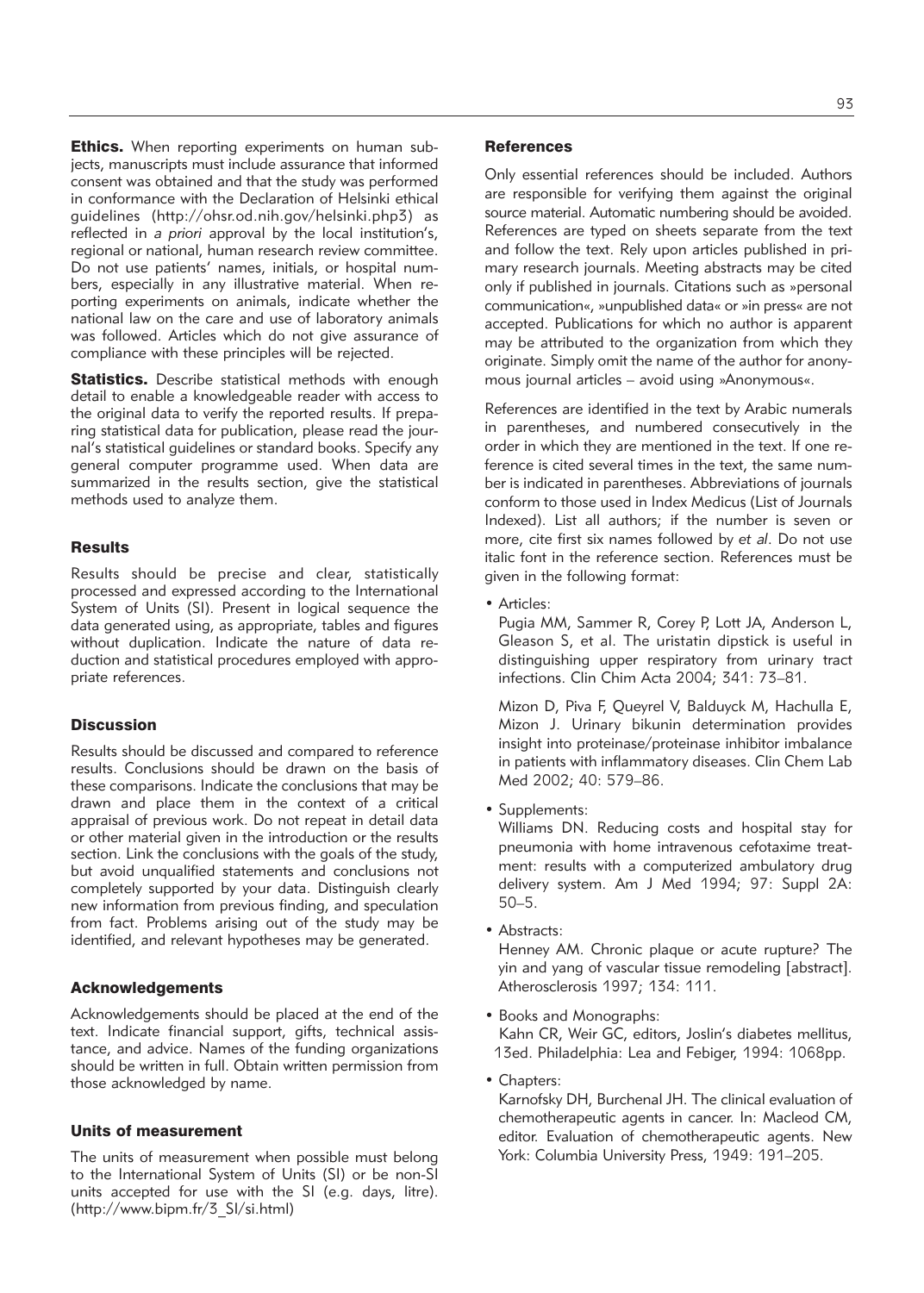#### **Tables**

Submit tables on separate pages and number them consecutively using Roman numerals. Provide a short descriptive title, column headings, and (if necessary) footnotes to make each table self-explanatory. Refer to tables in the text as Table I, etc. Use Table I, etc. in the table legends. Please indicate in the manuscript the approximate position of each table.

## Figures

Illustrations will be reduced in size to fit, whenever possible, the width of a single column, i.e. 80 mm, or a double column, i.e. 168 mm. Ideally, single column figures should be submitted with a width of 100 mm, double column figures with a width of 210 mm. Lettering in all figures within the article should be uniform in style, preferably a sans serif typeface, and of sufficient size, so that it is readable at the final size of approximately 2 mm.

Uppercase letters A, B, C, etc. should be used to identify parts of multi-part figures. Cite all figures in the text in a numerical order. Indicate the approximate position of each figure. Refer to figures in the text as Figure 1, etc. Use Figure 1, etc. in the figure legends.

The first author's name, drawing number and top location are indicated on the back of the illustration.

The number of tables and figures should be rational.

Line drawing and photographs must be of high quality. Note that faint shading may be lost upon reproduction. All illustrations should be black and white and should be numbered in the order in which they are mentioned in the text. The figures must be saved as separate files and printouts appended to the manuscript. All photographic figures should be submitted in camera-ready form (i.e. with all extraneous areas removed) and saved as TIFF files at a resolution of 600 dpi. Line drawings should be professionally prepared and labelled (freehand files). Charts may be supplied as Excel spreadsheets (one chart per sheet). Where necessary, magnification should be shown using a scale marker. The figure legends (one per figure) should appear as a separate page at the end of the main text file. Any previously published illustrations should be accompanied by the written consent to replication of the copyright holder and an acknowledgement should be included in the legend. The full reference should also be included in the reference list.

#### Figure legends

Provide figure legends on separate pages. Explain all symbols used in the figures. Remember to use the same abbreviations as in text.

### **Nomenclature**

Follow the rules of the IUPAC-IUB Commission on Biochemical Nomenclature, as in IUB *Biochemical Nomen -* *clature and Related Documents*, 3rd edition, obtainable from Biochemical Society Book Depot, P.O. Box 32, and Commerce Way, Colchester, CO2 8HP, U.K.

Enzyme names should be in accordance with the recommendations of the IUPAC-IUB Commission on Biochemical Nomenclature, 1978, as in *Enzyme Nomenclature*, published by Academic Press, New York, 1992. Genotypes should be given in italics, phenotypes should not be italicised. Nomenclature of bacterial genetics should follow Damerec et al. Genetics 1966; 54: 61–76.

### **Abbreviations**

Journal of Medical Biochemistry accepts standard *Journal* of Biological Chemistry abbreviations. Uncommon abbreviations should be defined, in parentheses, when they first appear in text. Abbreviations in the Title and in the Abstract should be avoided. All non-standard abbreviations should be listed alphabetically on the second page of the manuscript (see above), separated by semicolon. Start with the abbreviation, followed by a comma, and then give the explanation.

# **Offprints**

Page proofs will be sent electronically to the author for correspondence and must be returned promptly by e-mail, fax or post. The corresponding authors will receive a PDF file of their article. Corrections should be kept to a minimum. This should be completed and returned immediately. The corresponding author will also receive complimentary copy of the issue in which article appears.

## 6. Declaration of Interest

It is the policy of Journal of Medical Biochemistry to adhere in principle to the Conflict of Interest policy recommended by the International Committee of Medical Journal Editors (ICMJE, http://icmje.org/index.html#conflict). The authors must declare conflicts of interest (Conflict of Interest Statement). In specific, we request for the following: 1) all relevant potential conflicts of interest for each named author and/or a statement of no-conflicts if there are none relevant to the contents of the article for any author(s), 2) disclosure of how the article is funded, and in specific, the disclosure of any and all pharmaceutical company funding (partial of total) or a statement that there was no involvement of a pharmaceutical/other company (if this is the case) and 3) comprehensive explanation of the role of the sponsors in article preparation (if the article is sponsored in part or whole).

## 7. Copyright

It is a condition of publication that authors assign »License to Publish« document to Journal of Medical Biochemistry. Authors may, of course, use the article elsewhere after publication without prior permission from Journal of Medical Biochemistry, provided that acknowl